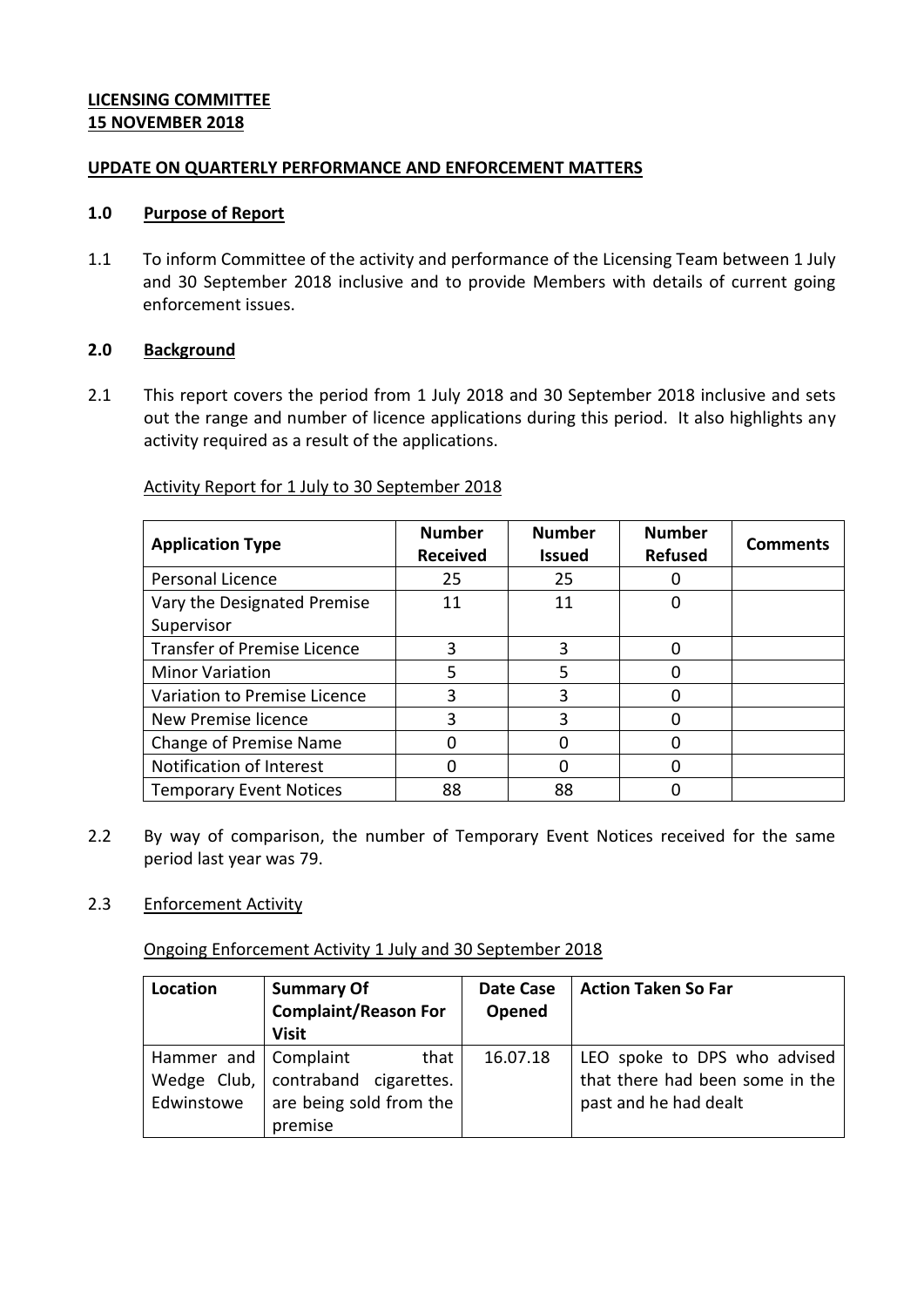| <b>Newark</b> | Heavy rock music and    | 09.07.18 | LEO spoke to the Events Manager       |
|---------------|-------------------------|----------|---------------------------------------|
| Showground,   | drums heard through     |          | at the Showground who advised         |
| Winthorpe     | to 02:00                |          | that the noise levels at the event    |
|               |                         |          | monitored and recorded<br>was         |
|               |                         |          | every 3 hours and if the noise        |
|               |                         |          | exceeded those permitted the          |
|               |                         |          | informed<br>band<br>were<br>and       |
|               |                         |          | immediately<br>lowered<br>the         |
|               |                         |          | volume. This only happen once         |
|               |                         |          | during this event.                    |
|               |                         |          | LEO spoke to complainant who is       |
|               |                         |          | happy with the action taken.          |
| The           | Noise complaint         | 01.08.18 | New DPS holding village events        |
| Reindeer,     |                         |          | on the Cricket field. One of the      |
| Main Street,  |                         |          | events caused noise complaints        |
| Hoveringham   |                         |          | by two residents and they were        |
|               |                         |          | concerned about future events         |
|               |                         |          | causing noise problems.<br><b>LEO</b> |
|               |                         |          | spoke to DPS and gave advice          |
|               |                         |          | regarding noise.                      |
|               |                         |          | Events have now taken place and       |
|               |                         |          | no further complaints have been       |
|               |                         |          | received.                             |
| Inkersall     | Noise complaint from    | 16.07.18 | LEO and EHO have carried out          |
| Grange,       | Tipi Wedding venue      | 30.08.18 | investigations<br>joint<br>regarding  |
| Bilsthorpe    |                         |          | these on-going complaints. The        |
|               |                         |          | licence holder had a meeting          |
|               |                         |          | with AB and above to discuss. It      |
|               |                         |          | has been agreed that the licence      |
|               |                         |          | holder will contact the council in    |
|               |                         |          | March next year prior to the          |
|               |                         |          | licence starting in April.            |
| Castle Barge, | Premise<br>licence      | 19.07.18 | Advice given regarding licensing      |
| <b>Newark</b> | inspection              |          | conditions                            |
| The Top Club, | Complaints<br>regarding | 30.07.18 | LEO visited the<br>premise<br>and     |
| Mansfield     | noise and drugs.        |          | spoke to the DPS. She will keep       |
| Road,         |                         |          | the windows closed and music at       |
| Clipstone     |                         |          | a reasonable level.<br>She was        |
|               |                         |          | unaware of any drug dealers in        |
|               |                         |          | the car park and will work with       |
|               |                         |          | local police now it has been          |
|               |                         |          | brought to her attention.             |
| Potters Club, | Premise licence         | 07.08.18 | Advice given regarding licensing      |
| Kirklington   | inspection              |          | conditions                            |
| Road,         |                         |          |                                       |
| Rainworth     |                         |          |                                       |
| Morrisons,    | Premise<br>licence      | 07.08.18 | All in order                          |
| Newark        | inspection              |          |                                       |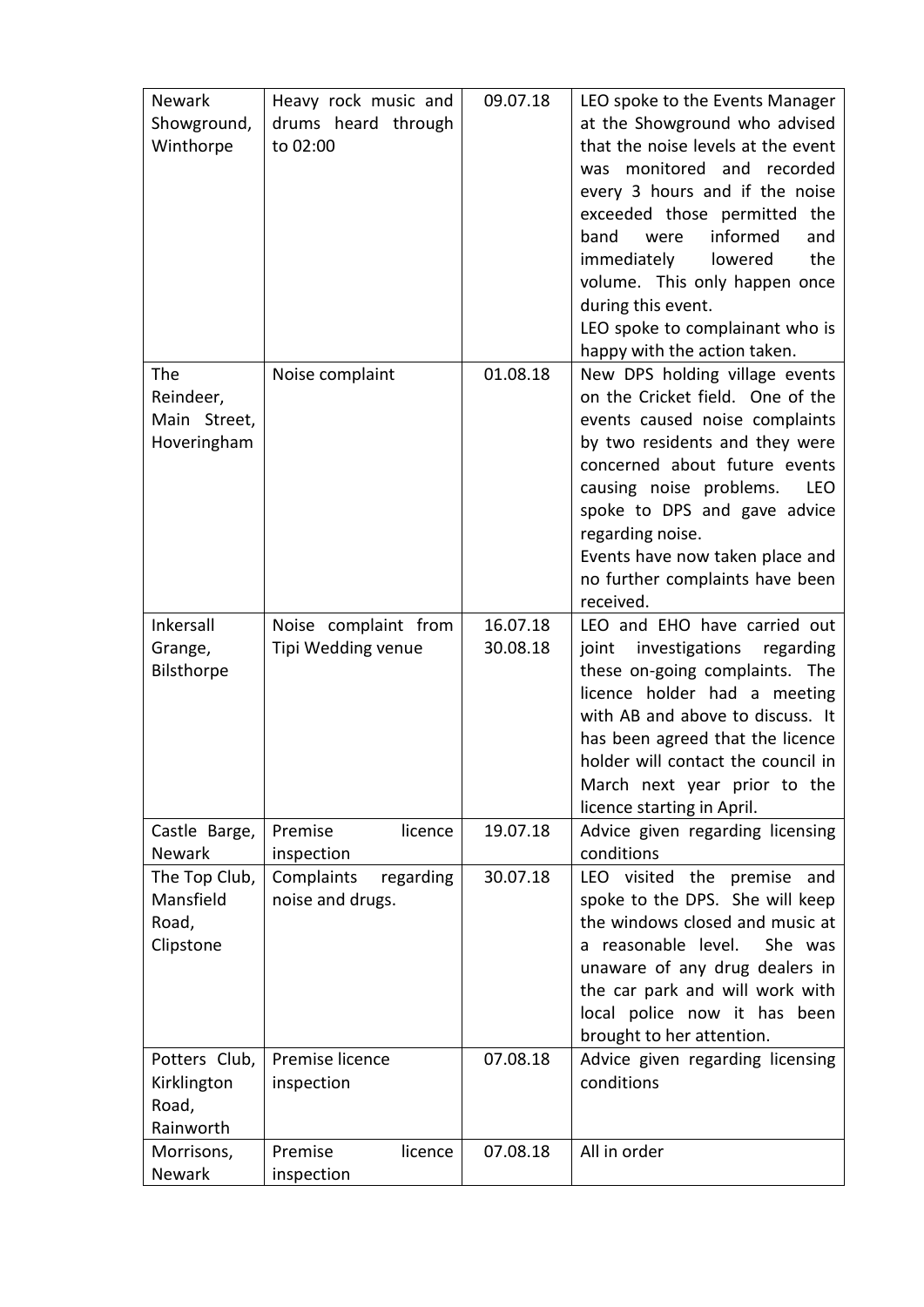| <b>Bramley</b>      | Complaint<br>regarding  | 10.08.18 | spoke to<br><b>LEO</b><br>the<br>DPS who |
|---------------------|-------------------------|----------|------------------------------------------|
| Apple,              | dispersing<br>customers |          | that<br>advised<br>he<br>monitors        |
| Southwell           | from the pub            |          | customers leaving the pub and            |
|                     |                         |          | them<br>be<br>asks<br>to<br>quiet<br>-if |
|                     |                         |          | He did advise that<br>necessary.         |
|                     |                         |          | noisy people have been walking           |
|                     |                         |          | past the pub, who have not been          |
|                     |                         |          | in.                                      |
| HKS,                | Premise<br>licence      | 14.08.18 | All in order                             |
| Kirklington         | inspection              |          |                                          |
| Road,               |                         |          |                                          |
| Rainworth           |                         |          |                                          |
| Boughton            | Premise<br>licence      | 14.08.18 | All in order                             |
| Pumping             | inspection              |          |                                          |
| Station,            |                         |          |                                          |
| Boughton            |                         |          |                                          |
| Lowdham             | Premise<br>licence      | 15.08.18 | All in order                             |
| Stores,             | inspection              |          |                                          |
| Lowdham             |                         |          |                                          |
| The<br>Copper       | licence<br>Premise      | 30.08.18 | Advice given<br>regarding<br>licence     |
| Beech,              | inspection              |          | conditions                               |
| Bilsthorpe          |                         |          |                                          |
| Waitrose,           | Premise<br>licence      | 30.08.18 | All in order                             |
| Newark              | inspection              |          | All in order                             |
| <b>Beermats</b>     | Premise<br>licence      | 17.09.18 |                                          |
| <b>Brewing</b>      | inspection              |          |                                          |
| Company<br>Limited, |                         |          |                                          |
| Winkburn            |                         |          |                                          |
| Center Parcs,       | Premise<br>licence      | 13.09.18 | Joint visit with Police discovered       |
| Rufford             | inspection              |          | that CCTV does not comply with           |
|                     |                         |          | the condition on the licence and         |
|                     |                         |          | the<br>schedule<br>that<br>οf            |
|                     |                         |          | premises/plans that are held by          |
|                     |                         |          | the local authority and Police as        |
|                     |                         |          | part of the licence are out of           |
|                     |                         |          | date. The licence conditions on          |
|                     |                         |          | this licence are considered poor.        |
|                     |                         |          | The Police have issued warning           |
|                     |                         |          | letters to the DPS of Center Parcs       |
|                     |                         |          | for the CCTV failure and a               |
|                     |                         |          | meeting was held to discuss a            |
|                     |                         |          | variation to the licence.                |
| Co-op,              | Premise<br>licence      | 17.09.18 | Advice given regarding licence           |
| Barnby Gate,        | inspection              |          | conditions                               |
| Newark              |                         |          |                                          |